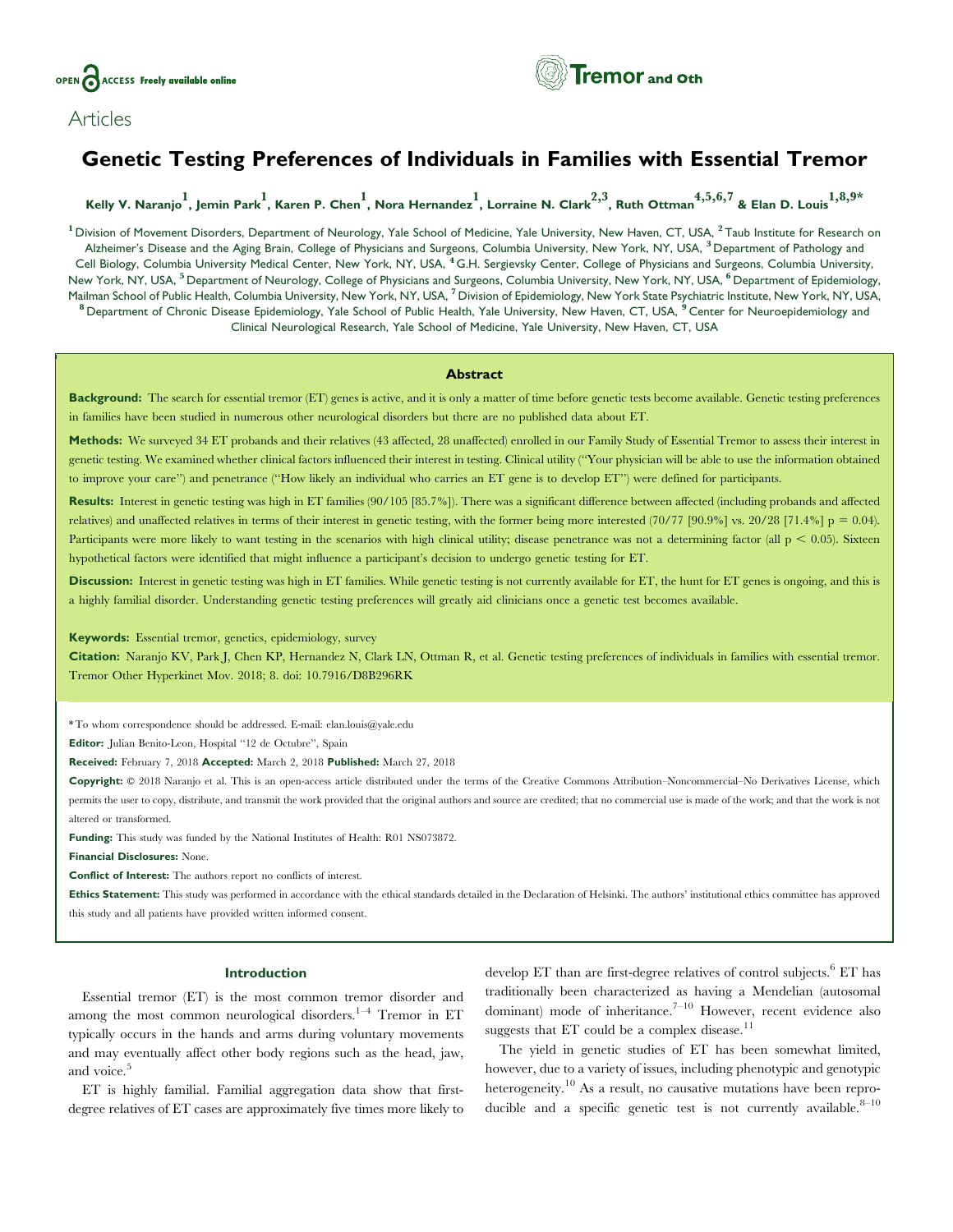The lack of definitive clinical diagnostic criteria or a specific biomarker unique to ET has also presented obstacles in candidate gene studies. $8-10$ Even so, the search for ET genes is active, and it is only a matter of time until gene discovery efforts are more successful and genetic tests become available.<sup>8</sup>

Genetic testing preferences in families have been studied in numerous other neurological disorders such as epilepsy, Huntington's disease, and Alzheimer's disease, with occasional unexpected results. $12-14$ Despite the fact that it is highly familial, the literature available on genetic testing preferences in ET families is non-existent. Indeed, there are no published data on 1) genetic testing preferences of patients with ET or 2) how various demographic or clinical factors might influence a patient's decision to decide to undergo genetic testing.

We surveyed the preferences of individuals currently enrolled in our Family Study of Essential Tremor (FASET II) to assess their willingness to undergo genetic testing. We also examined whether clinical and demographic factors influenced this willingness.

#### Methods

### Study sample

The study sample comprised ET probands and their first- and second-degree affected and unaffected relatives enrolled in FASET II (September 2015 to present). Families were primarily recruited with targeted advertisements posted on the International Essential Tremor Foundation (IETF) and the Tremor Action Network (TAN) websites. These families met the initial criteria of having 1) a proband whose ET diagnosis had been assigned by a doctor and whose age of tremor onset was  $\leq$ 40 years (later changed to  $\leq$ 50 to be more inclusive), 2) at least three reportedly affected family members and at least two reportedly unaffected family members, and 3) no family history of dystonia or Parkinson's disease.

### Study design and sample size

As part of FASET II, each participant underwent a 3-hour in-person evaluation that included signed informed consent, clinical questionnaires, a videotaped neurological examination, and phlebotomy.15,16 These evaluations were conducted by one of four trained research personnel (K.V.N., J.P., K.P.C., N.H.). The severity of postural and kinetic tremors on videotaped neurological examination was rated (0–3) by a senior movement disorders neurologist (E.D.L.), and published diagnostic criteria for ET (moderate or greater amplitude kinetic tremor [tremor rating  $\geq 2$ ] during three or more videotaped activities or a head tremor in the absence of Parkinson's disease or other known causes) were applied.<sup>7,17</sup>

Each enrollee was also eligible to participate in an additional genetic testing survey, which was the focus of the current analyses. The survey was posted from August 8, 2016, to January 15, 2017. From a pool of 122 enrollees, 105 (86.1%) agreed to participate. This sample size was of similar or greater magnitude to those used in prior studies of Alzheimer's disease and Huntington's disease with similar aims.<sup>12,14</sup> All study procedures and surveys were approved by the Yale University Institutional Review Board.

### Genetic testing survey

General comments. The genetic testing survey was completed online (Qualtrics, yalesurvey.qualtrics.com) and included demographic questions, family history questions, questions about tremor, a section that assessed interest in genetic testing in four genetic testing scenarios (see below), and a section that assessed whether each of 21 hypothetical factors such as ''The results could improve your health/healthcare'' might affect the participant's decision to undergo genetic testing.

Demographic questions. The survey included demographic questions (age, gender, ethnicity, religion, education, marital status, and number of children) ([Table 1](#page-2-0)). These could influence genetic testing preferences.

Family history, tremor history and question about genetic testing. Each participant endorsed whether they had tremor or not and how many family members were reportedly affected. If tremor was endorsed, follow-up questions on severity and duration of tremor and modes of treatment were included. To assess the level of interest in genetic testing, the survey included a question that specifically asked whether each participant would ''be interested in genetic testing for ET if such a test were available'' ([Table 2\)](#page-3-0).

Four genetic testing scenarios. Each participant was given a definition bank that defined certain terms to be used in four genetic testing scenarios that followed [\(Figures 1](#page-3-0) and [2\)](#page-4-0). These terms were 1) clinical utility (''Your physician or neurologist will be able to use the information obtained to improve your treatment or care'') and 2) penetrance (''How likely an individual who carries an ET gene is to develop ET'') alongside a graphic denoting 100% penetrance (everyone who carries the gene will develop ET) vs. 50% penetrance (only one-half of the individuals who carry the gene will develop ET).

Each of the four genetic testing scenarios comprised a different combination of clinical utility and penetrance: clinical utility and penetrance, each was 100% (Scenario 1); clinical utility and penetrance, each was 50% (Scenario 2); no clinical utility and penetrance, 100% (Scenario 3); and no clinical utility and penetrance, 50% (Scenario 4). Participants were asked to indicate whether in each scenario they would decide to undergo genetic testing. To do so, participants used a five-point Likert scale (definitely yes, probably yes, don't know, probably no, definitely no).

Twenty-one hypothetical factors that could influence decision to undergo testing. We also assessed whether each of 21 hypothetical factors might influence a participant's decision to undergo genetic testing [\(Table 3\)](#page-5-0). For analytical purposes, we grouped these factors into four categories: 1) the factor positively impacts desire for genetic testing (e.g., ''The results could improve your health or healthcare''), 2) the factor negatively impacts desire for genetic testing (e.g., ''Impact on your career'', ''An effect on insurance coverage''), 3) beliefs, family, and future, which could have positive or negative impact (e.g., ''Your religious, cultural, and/or spiritual beliefs'', ''Your decision about having children''), and 4) medical implications (''Having test results to share with your doctor'', ''Your treatment options for essential tremor'').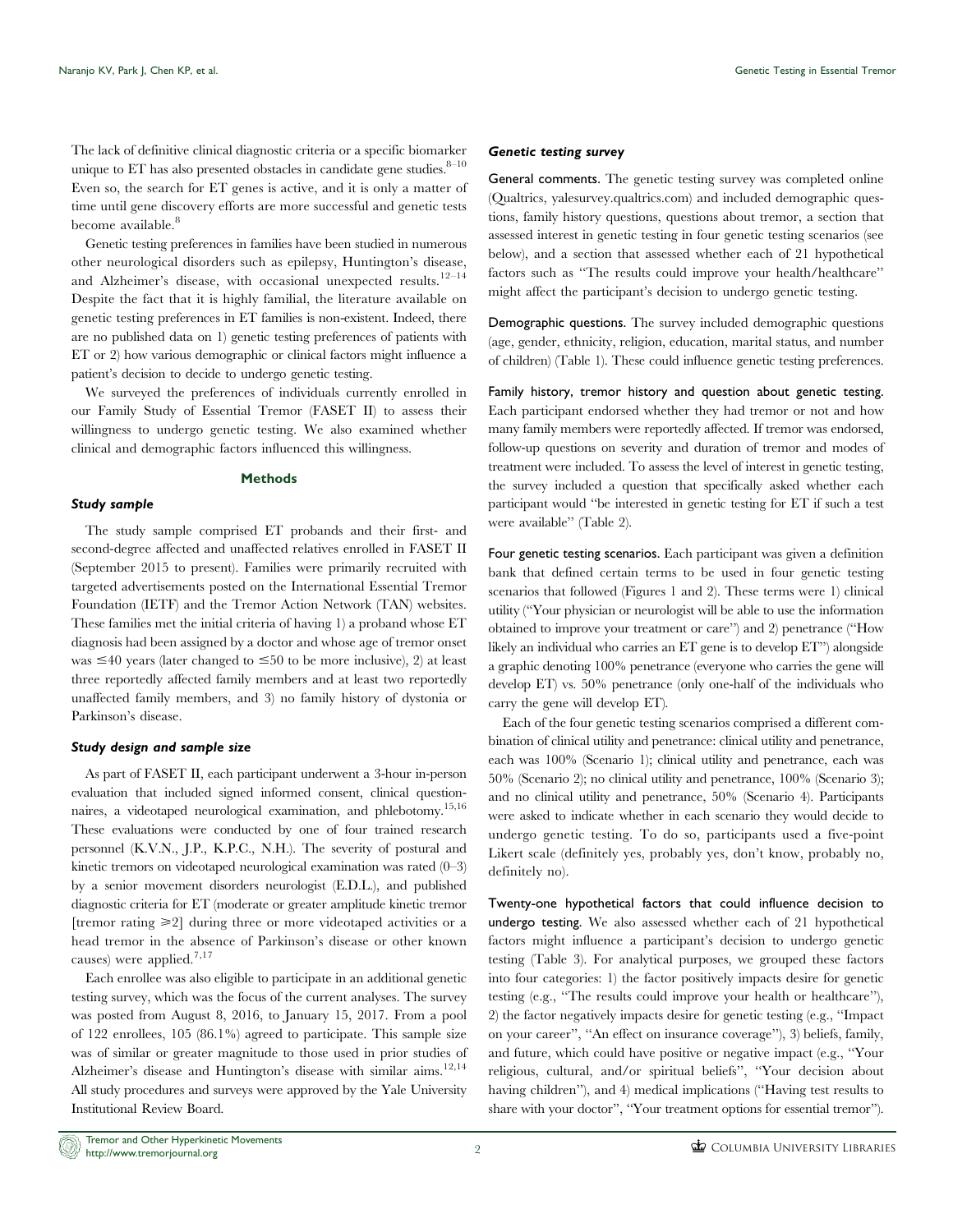<span id="page-2-0"></span>

| Table 1. Demographic and Clinical Characteristics of 105 Participants |  |  |  |
|-----------------------------------------------------------------------|--|--|--|
|                                                                       |  |  |  |

| Characteristic                               | Data            |
|----------------------------------------------|-----------------|
| Age (years)                                  | $59.3 \pm 16.1$ |
| Gender                                       |                 |
| Male                                         | 46 (43.8)       |
| Female                                       | 59 (56.2)       |
| Religion                                     |                 |
| Catholic                                     | 28 (26.7)       |
| Protestant                                   | 26 (24.8)       |
| Jewish                                       | 15(14.3)        |
| Other                                        | 15(14.3)        |
| None                                         | 21 (20.0)       |
| Education level                              |                 |
| At least a bachelor's degree                 | 68 (64.7)       |
| Less than a bachelor's degree                | 37(35.3)        |
| Marital status                               |                 |
| Married                                      | 70 (66.7)       |
| Widowed                                      | 10(9.5)         |
| Divorced                                     | 14(13.3)        |
| Never married                                | 11(10.5)        |
| Children                                     |                 |
| None                                         | 19(18.1)        |
| Yes (biological, step, and/or adopted)       | 86 $(81.9)^1$   |
| Biological                                   | 83 (79)         |
| Step                                         | 11(10.5)        |
| Adopted                                      | 9(8.6)          |
| Family history of ET                         |                 |
| "I am the only person with essential tremor" | 1(1.0)          |
| "Yes, myself and one other person"           | 3(2.9)          |
| "Yes myself and two or more people"          | 73 (69.5)       |
| "Yes my family but not me"                   | 28 (26.7)       |
| Tremor duration (years)                      | $30.5~\pm~20.8$ |
| Form of ET treatment                         |                 |
| "I do not treat it in any way"               | 42(40.0)        |
| "I take medication when needed"              | 5(4.8)          |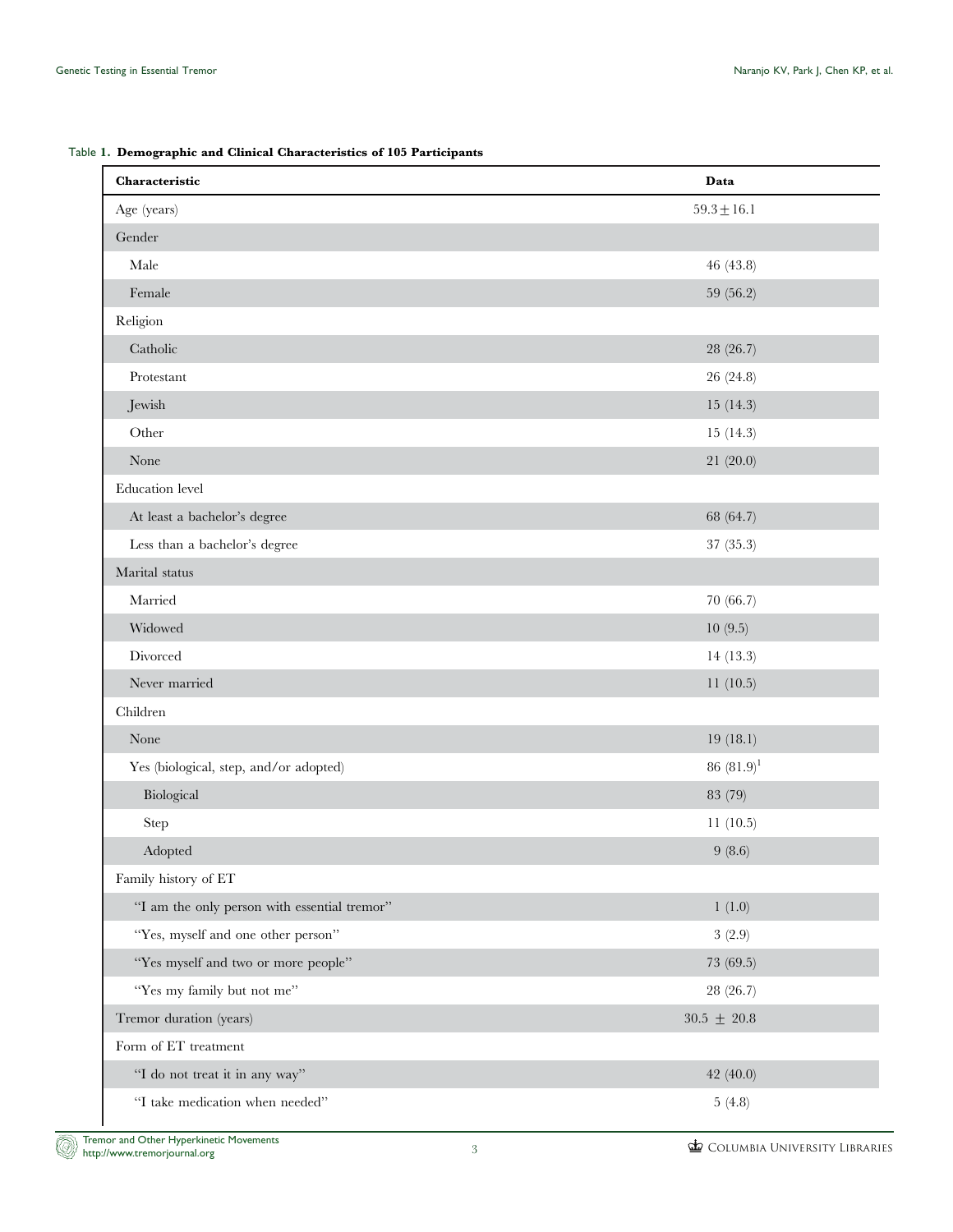<span id="page-3-0"></span>

| Table 1. Continued                              |          |
|-------------------------------------------------|----------|
| <b>Characteristic</b>                           | Data     |
| "I take medication daily"                       | 25(23.8) |
| "I had surgery to treat it and take medication" | 5(4.8)   |
| "I do not have ET" (unaffected relatives)       | 28(26.7) |

Abbreviation: ET, Essential Tremor.

All values are mean  $\pm$  standard deviation or number (percentage).

<sup>1</sup>Some individuals have more than one type (e.g., biological and adopted).

# Table 2. ''Would you be Interested in Genetic Testing for ET if such a Test were Available''

|                          |                        | Yes       | No     | <b>Not Sure</b> | p (Chi-Square Test) |
|--------------------------|------------------------|-----------|--------|-----------------|---------------------|
| Entire sample            |                        | 90(85.7)  | 2(1.9) | 13(12.4)        |                     |
| Gender                   | Male                   | 40(87.0)  | 1(2.2) | 5(4.8)          | 0.91 <sup>1</sup>   |
|                          | Female                 | 50(84.7)  | 1(1.7) | 8(13.6)         |                     |
| Participant type Proband |                        | 32(94.1)  | 1(2.9) | 1(2.9)          | $0.08^2$            |
|                          | Affected relative      | 38 (88.4) | 0(0.0) | 5(11.6)         | $0.04^{3}$          |
|                          | Unaffected<br>relative | 20(71.4)  | 1(3.6) | 7(25.0)         |                     |

All values represent number (row percentage).

<sup>1</sup>There was no difference between gender and desire for genetic testing.

2 Comparing probands, affected relatives, and unaffected relatives.

3 Comparing affected (probands + affected relatives) and unaffected relatives.





How each of the 21 factors would affect a participant's decision to undergo genetic testing was measured on a five-point Likert scale (much less likely to want testing, somewhat less likely to want testing, no effect on my desire for testing, somewhat more likely to want testing, much more likely to want testing).

# Statistical analysis

Statistical analyses were carried out using IBM SPSS Statistics (Version 24). We used chi-square tests to compare the two genders and the three participant types (proband, affected relative, unaffected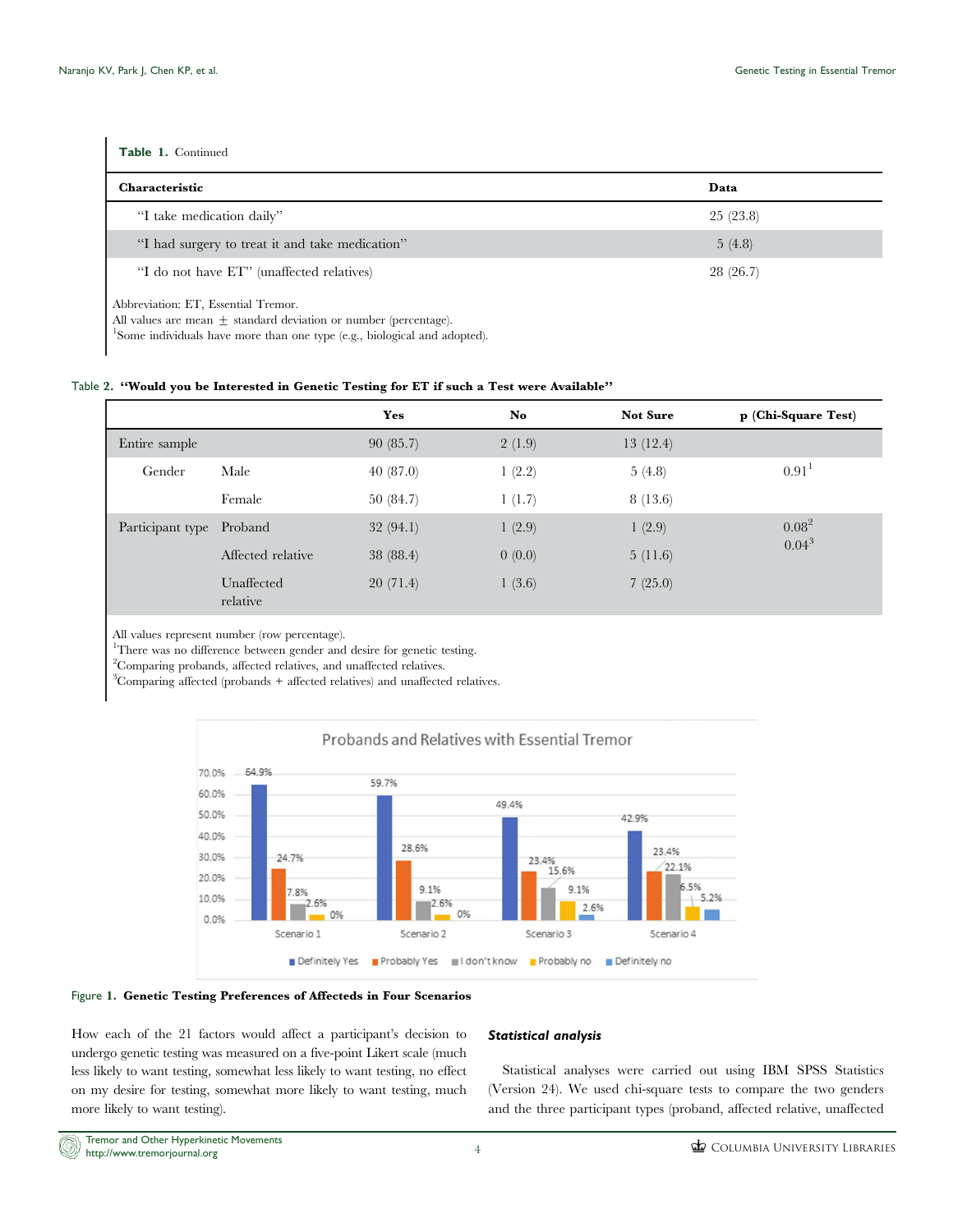<span id="page-4-0"></span>

Figure 2. Genetic Testing Preferences of Unaffecteds in Four Scenarios

relative) in their responses to the question ''Would you be interested in genetic testing for ET if such a test were available?'' ([Table 2](#page-3-0)). Using McNemar's tests, we compared responses across the four genetic testing scenarios. For these analyses, we collapsed the five responses into dichotomous categories (definitely yes/probably yes vs. definitely no/probably no/don't know). We first performed these analyses in affected individuals (i.e., probands and affected relatives) and then repeated these analyses in unaffected relatives ([Figures 1](#page-3-0) and 2).

In order to assess the significance of the 21 hypothetical factors that might influence a participant's decision to undergo genetic testing we coded each of the possible responses into numerical values. Negative responses were coded as –2 for ''much less likely to want testing'' and –1 for ''somewhat less likely to want testing''. ''No effect on my desire for testing'' was a neutral response and therefore coded as 0. The positive responses were accordingly coded as 1 for ''somewhat more likely to want testing'' and 2 for ''much more likely to want testing''. We calculated the mean value of each of the 21 responses to determine overall positive vs. negative effect [\(Table 3](#page-5-0)). Coding the responses in such a way allowed us to distinguish factors with a positive effect reflected by a positive mean value and factors with a negative effect reflected by a negative mean value. We then performed a one-sample t-test to detect significance from a fixed value of zero. Given the number of comparisons  $(n = 21)$ , a Bonferroni correction was applied  $(0.05/21 = 0.0024)$ , with significance set at  $p \le 0.0024$  [\(Table 3](#page-5-0)).

Lastly, to analyze any potential association between demographic and other clinical factors and interest in genetic testing, we used generalized estimating equations to determine whether each of these factors predicted the answer to ''Would you be interested in genetic testing if such a test were available?'' ([Table 4\)](#page-6-0). For some variables, we collapsed categories: for religion we compared ''Catholic'' with ''non-Catholic''. For marital status, we compared ''ever married'' (married, divorced, separated, widowed) with ''never married''. Lastly, for the presence of children, we included biological children only (omitting adopted and step-children) and compared with none. These analyses yielded beta and p values.

### **Results**

#### Demographic and clinical characteristics

The 105 participants comprised 34 (32.4%) probands, 43 (41.0%) affected relatives, and 28 (26.6%) unaffected relatives [\(Table 1\)](#page-2-0). Forty-six (43.8%) were male and nearly all (104 or 99.0%) were non-Hispanic white. The mean age was  $59.3 \pm 16.1$  years (range 21–90 years). Nearly two-thirds (64.7%) had at least a bachelor's degree [\(Table 1](#page-2-0)).

# Question about genetic testing

To assess general interest in genetic testing for ET we asked each participant: ''Would you be interested in genetic testing for ET if such a test were available?'' [\(Table 2](#page-3-0)). Interest in genetic testing was high in families (90/105 [85.7%], [Table 2\)](#page-3-0). There was a marginal difference between probands, affected relatives, and unaffected relatives in their interest in genetic testing ([Table 2,](#page-3-0)  $p = 0.08$ ). However, there was a significant difference between affected relatives (including probands and affected relatives) and their unaffected relatives in terms of their interest in genetic testing, with the former being more interested (70/ 77 [90.9%] vs. 20/28 [71.4%],  $p = 0.04$ , [Table 2](#page-3-0)).

### Interest in genetic testing in four genetic testing scenarios

Affected individuals were more likely to want testing in the scenarios with clinical utility; disease penetrance was not a determining factor, and the differences were not significant. Thus, among 77 affected persons (i.e., probands and affected relatives), 69 (89.6%) said they would definitely or probably want genetic testing in Scenario 1 (clinical utility and penetrance, each were 100%) vs. only 56 (72.7%) in Scenario 3 (no clinical utility and 100% penetrance) (McNemar's test  $p < 0.001$ ). Similarly, in Scenario 2 (clinical utility and penetrance, each were 50%), 68 (88.3%) of 77 affected individuals said they would definitely or probably want genetic testing vs. only 51 (66.2%) in Scenario 4 (no clinical utility and penetrance, 50%) (McNemar's test  $p < 0.001$  [\(Figure 1](#page-3-0)).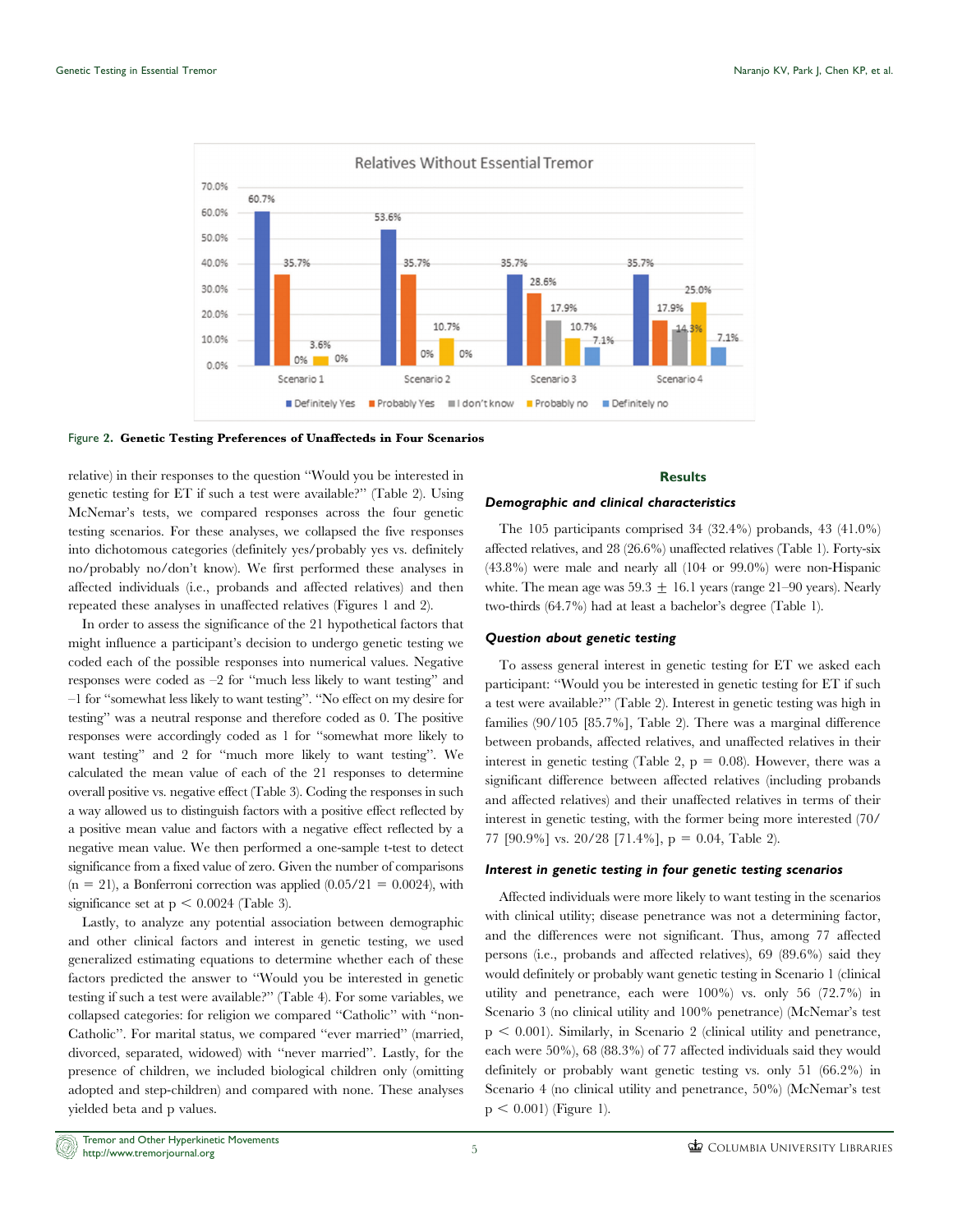|                                                         | Significance | Mean              | Category       |
|---------------------------------------------------------|--------------|-------------------|----------------|
| The results could improve your health or health care    | $0.000*$     | 1.67 <sup>1</sup> | $\mathbf{1}$   |
| Learn that changing your behavior could reduce symptoms | $0.000*$     | 1.65 <sup>1</sup> | $\mathbf{1}$   |
| Learn if ET is caused by a specific gene                | $0.000*$     | 1.58 <sup>1</sup> |                |
| Determine if your children are at risk                  | $0.000*$     | 1.54 <sup>1</sup> | 1              |
| Learn some of your genetic information                  | $0.000*$     | 1.50 <sup>1</sup> | 1              |
| The test is highly accurate                             | $0.000*$     | 1.43              | $\overline{2}$ |
| Your treatment options for ET                           | $0.000*$     | 1.39              | $\overline{4}$ |
| The test is affordable                                  | $0.000*$     | 1.30              | $\overline{2}$ |
| Having test results to share with your doctor           | $0.000*$     | 1.17              | 4              |
| Your decision to opt for surgery to treat ET            | $0.000*$     | 0.58              | $\overline{4}$ |
| An effect on your future plans                          | 0.002        | 0.50              | 3              |
| Your family's reaction to genetic testing               | $0.000*$     | 0.44              | 3              |
| Having your blood drawn for testing                     | $0.000*$     | 0.35              | 4              |
| Your decision about having children                     | $0.000*$     | 0.25              | 3              |
| Impact your career                                      | 0.042        | 0.23              | $\overline{2}$ |
| Your religious, cultural, and/or spiritual beliefs      | 0.004        | 0.23              | 3              |
| Your decision about marriage                            | $0.000*$     | 0.20              | 3              |
| Affect your insurance                                   | 0.411        | $-0.11^{2}$       | $\overline{2}$ |
| Impact your privacy                                     | 0.054        | $-0.22^{2}$       | $\overline{2}$ |
| The test is less accurate                               | $0.000*$     | $-0.51^{2}$       | $\overline{2}$ |
| The test is not affordable                              | $0.000*$     | $-1.01^{2}$       | $\overline{2}$ |

### <span id="page-5-0"></span>Table 3. Twenty-one Hypothetical Factors that Might Influence a Participant's Decision to Undergo Genetic Testing

Abbreviation: ET, Essential Tremor.  $*$ Statistically significant,  $p < 0.0024$ . 1 Highest ranked positive effect factors. <sup>2</sup>Negative effect factors.

Akin to their affected counterparts, the 28 unaffected relatives were more likely to want testing in the scenarios with clinical utility whereas disease penetrance was not a determining factor: 27 (96.4%) in Scenario 1 vs. 18 (64.3%) in Scenario 3 (McNemar's test  $p = 0.004$ ), and 25 (89.3%) in Scenario 2 vs. 15 (53.6%) in Scenario 4 (McNemar's test  $p = 0.002$ ) ([Figure 2](#page-4-0)).

# Twenty-one hypothetical factors that could influence decision to undergo testing

In order to assess the significance of the 21 hypothetical factors that might influence a participant's decision to undergo genetic testing we coded each of the possible responses into numerical values. We ranked

the factors by the mean response such that ''The results could improve your health or healthcare'' was the most positive factor with a mean of 1.67 and ''The test is not affordable'' was the most negative factor with a mean of –1.01 (Table 3). We conducted a one-sample t-test with Bonferroni correction in order to test the statistical significance of each factor. We found a factor to be significant if the p-value was less than 0.0024. A large number of factors  $(n = 16$  that were significant) were identified that might influence a participant's decision to undergo genetic testing (Table 3).

As noted above, we grouped the 21 hypothetical factors into four categories. As expected, factors in Category 1 (i.e., the factor positively impacts desire for genetic testing: ''The results could improve your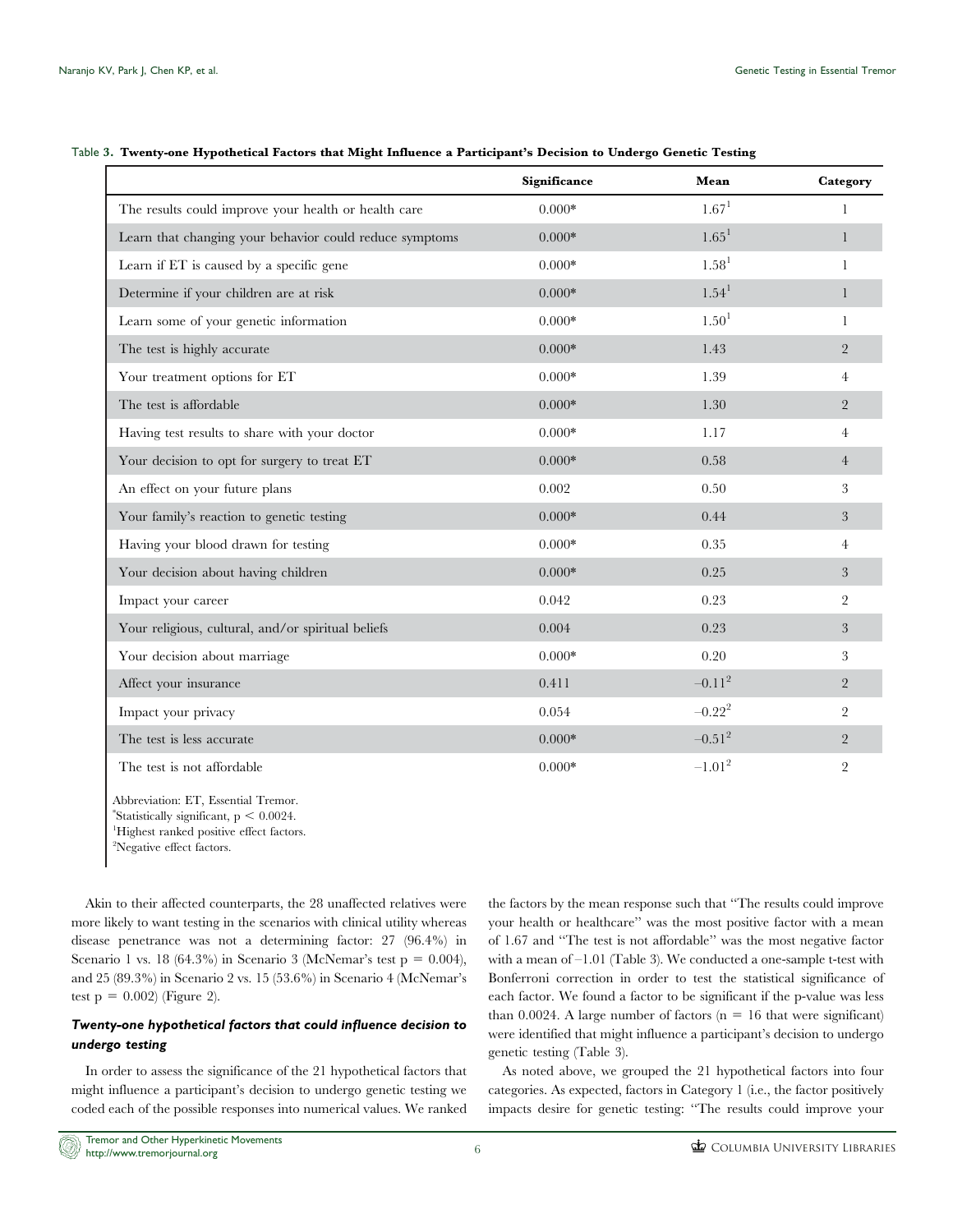<span id="page-6-0"></span>Table 4. Demographic and Clinical Predictors Influencing Desire to Undergo Genetic Testing

| <b>Predictor Factor</b>                        | beta     | p                  |
|------------------------------------------------|----------|--------------------|
| Gender                                         | 0.182    | 0.78               |
| Religion                                       | 0.000    | 1.00               |
| Education                                      | 0.023    | 0.90               |
| Marital status                                 | 0.941    | 0.20               |
| Diagnostic status<br>(affected vs. unaffected) | $-1.386$ | 0.023 <sup>1</sup> |
| Tremor duration                                | 0.015    | 0.51               |
| Biological children                            | $-0.375$ | 0.59               |
| Age                                            | 0.010    | 0.65               |
|                                                |          |                    |

1 Statistically significant.

These analyses utilized generalized estimating equations.

health or healthcare'') had higher means across all participants. For Category 2 (i.e., the factor negatively impacts desire for genetic testing: ''An effect on insurance coverage''), the responses had a negative mean. Participants cared more about the affordability of a test rather than its accuracy: "The test is not affordable" had a mean of  $-1.01$  vs. –0.51 for ''The test is less accurate'' [\(Table 3\)](#page-5-0).

Responses to Category 3 (i.e., beliefs, family, and future: ''Your religious, cultural, and/or spiritual beliefs'', ''Your decision about having children'') and Category 4 (i.e., medical implications: ''Having test results to share with your doctor'', ''Your treatment options for essential tremor'') showed positive averages overall. It should be noted that ''Your treatment options for ET'' could have been ranked high among factors because our sample contained more affected than unaffected relatives. Alternatively, it might be the case that all family members are equally interested in viable treatment options.

# Demographic and clinical predictors influencing desire to undergo genetic testing

We were interested in learning whether demographic and other clinical factors were predictors for desire to undergo genetic testing. We evaluated the answers to ''Would you be interested in genetic testing if such a test were available?'' in a dichotomous manner such that the responses were analyzed as ''yes'' vs. ''no''/''unsure''. Factors we considered were gender, religion, education, marital status, diagnosis status (affected vs. unaffected), tremor duration, presence of biological children, and age as possible predictors. Only diagnostic status (affected vs. unaffected) was statistically significant (Table 4).

#### **Discussion**

Currently, the only tool for diagnosing and phenotyping ET is clinical. There are no serum or imaging biomarkers for ET, and

clinical overlap with Parkinson's disease and dystonia further complicates diagnosis.<sup>18</sup> Therefore gene identification could aid considerably in ET diagnosis in ET families. Furthermore, gene identification will eventually be an issue for ET families, among whose members may wish to determine their gene status, especially if ET is regarded as a risk factor for dementia or Parkinson's disease and if it is viewed as associated with an increased risk of mortality.<sup>19–22</sup> We surveyed the preferences of individuals currently enrolled in our family study of ET to assess their willingness to undergo genetic testing.

Genetic testing survey responses from patients at risk for Huntington's disease showed, before genetic testing was available, a high interest in future genetic testing to verify status. However, once a test became available, the interest was far lower than expected  $(\sim]15\%$ .<sup>12,22</sup> These data can partly be explained by the fact that a positive Huntington's disease genetic testing result has dire prognostic implications. Our data also show that, before genetic testing is available, individuals with a family history of ET were highly interested in genetic testing. Indeed, 90.9% of affected individuals (probands and affected relatives) and 71.4% unaffected relatives expressed interest in genetic testing with the information currently available to them.

Affected individuals were more interested in genetic testing than were unaffected individuals  $(90.9\% \text{ vs. } 71.4\%, \text{ p} = 0.04)$ . This could relate to the fact that these individuals are searching for knowledge or interventions that could impact on their disease either at present or in the foreseeable future.

We also demonstrated that individuals, whether affected or unaffected, were more likely to want testing in the scenarios with clinical utility; disease penetrance was not a determining factor. This was similar to the findings in a survey of epilepsy.<sup>13</sup> In diseases with symptomatic treatments, clinical utility may be translated to better treatment or clinical management options.

A number of hypothetical factors negatively impact desire for genetic testing: both affected and unaffected relatives cared quite a bit about the affordability of a test. In a time of expensive and increasingly sophisticated testing and treatment options, this is not unexpected. As would be expected, all the hypothetical factors in Category 1 (''The results could improve your health/ healthcare'', ''Knowing ET is caused by a specific gene'', ''Changing your behavior could reduce symptoms'', ''Knowing if your children are at risk'', and ''Learn some of your genetic information''), positively impacted desire for genetic testing.

This study had several limitations. First, the sample size was modest; despite this, the sample size was of similar or greater magnitude to those used in prior studies of Alzheimer's disease and Huntington's disease with similar aims.<sup>12,14</sup> Indeed, we detected significant effects across analyses. Despite this, future studies with larger samples would be beneficial. Second, ours was a very educated cohort (64.7% of participants had a bachelor's degree or higher). Our study heavily recruited patients from patient-centered organizations (IETF and TAN) and patients with long-standing disease; hence, our findings of this study might not be generalizable to cohorts with different characteristics recruited through different means. Third, we asked our